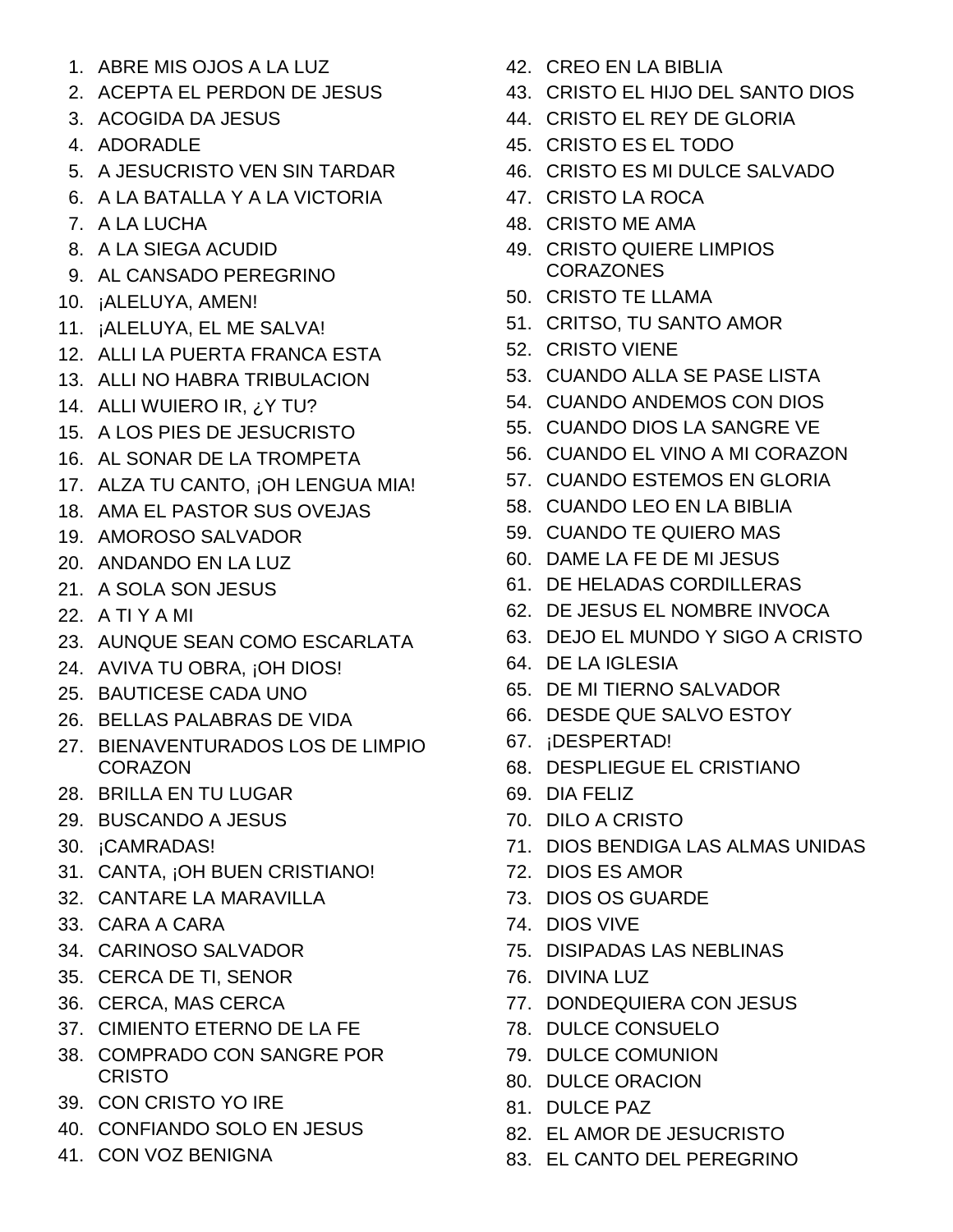- 84. EL APOSENTO ALTO
- 85. EL CONSOLADOR HA VENIDO
- 86. EL CUIDARA DE MI
- 87. EL ES MI FUERTE SALVADO
- 88. EL GRAN DIA DEL JUICIO
- 89. EL GRAN DIA VIENE
- 90. EL GRAN MEDICO
- 91. EL HIJO PRODIGO
- 92. EL MEJOR AMIGO
- 93. EL ME SOSTENDRA
- 94. EL MUNDO NO ES MI HOGAR
- 95. EL MUNDO PERDIDO
- 96. EL NOMBRE DE JESUS
- 97. EL PAIS DE BEULAH
- 98. EL QUE HA DE VENIR VENDRA
- 99. EL REPOSO
- 100. EN BUSCA DE OBREROS
- 101. EN JESUS MU SALVADOR
- 102. EN JESUS MU SENOR ENCONTRE DULCE PAZ
- 103. EN LA CRUZ
- 104. EN LA MANANA
- 105. EN LA NUEVA JERUSALEN
- 106. EN LA SANGRE VIRTUOSA
- 107. EN LA VINA DEL SENOR
- 108. EN LOS NEGOCIOS DEL REY
- 109. EN MEDIO DE MORTAL DOLOR
- 110. EN MI ALMA HAY DULCE PAZ
- 111. EN MI MALDAD
- 112. ENTERA CONSAGRACION
- 113. ¿ERES LIMPIO EN LA SANGRE?
- 114. ESCUCHAD, JESUS NOS DICE
- 115. ESCUCHA, POBRE PECADOR
- 116. ES EL TIEMPO DE LA SIEGA
- 117. ESTAD POR CRISTO FIRMES
- 118. ESTAD POR CRISTO FIRMES
- 119. ESTRELLSA EN MI CORONA
- 120. FIRMES Y ADELANTE
- 121. FUENTE DE LA VIDA ETERNA
- 122. GLORIA A DIOS EN LAS ALTURAS
- 123. GLORIA A LA TRINIDAD
- 124. GLORIA AL CORDERO
- 125. ¡GLORIA A MI JESUS!
- 126. GLORIA A TI, JESUS DIVINO
- 127. GLORIA DEMOS AL PADRE
- 128. GLORIA SIN FIN
- 129. ¡GLORIAOSA PAZ!
- 130. GOZO LA SANTA PALABRA AL LEER
- 131. GOZO TE DARA JESUS
- 132. GRACIAS SEAN DADAS AL BUEN SALVADOR
- 133. GRANDES COSAS CRISTO HA HECHO PARA MI
- 134. GRANDE GOZO HAY EN MI ALMA
- 135. GRATO ES DECIR LA HISTORIA
- 136. GUARDA EL CONTACTO
- 137. GUIAME, ¡OH SALVADOR!
- 138. HAY MUCHOS QUE VIVEN
- 139. HAY PODER EN JESUS
- 140. HAY QUIEN VIGILE
- 141. HAY UN CANTO NUEVO EN MI SER
- 142. HAY UN LUGAR DO QUIERO ESTAR
- 143. HAY UN MUNDO FELIZ
- 144. HAY UN PRECIOSO MANANTIAL
- 145. HE CONSAGRADO A MI JESUS
- 146. HOGAR CELESTIAL
- 147. HOGAR DE MIS RECUERDOS
- 148. HUBO QUIEN POR MIS CULPAS
- 149. ID A LA MIES
- 150. IGLESIA DE CRISTO
- 151. INVOCACION A LA TRINIDAD
- 152. JAMAS SE DICE ADIOS ALLA
- 153. JERUSALEN CELESTE
- 154. JESUCRISTO DESDE EL CIELO
- 155. JESUS DE LOS CIELOS
- 156. JESUS ES MI AMIGO
- 157. JESUS ES TODO PARA MI
- 158. JESUS PRONTO VOLVERA
- 159. JESUS VENDRA OTRA VEZ
- 160. JESUS, YO HE PROMETIDO
- 161. JESUS, YO TE AMO
- 162. JUBILOSAS NUESTRAS VOCES
- 163. JUNTO A LA CRUZ
- 164. LA BANDERA DE LA CRUZ
- 165. LA BIENVENIDA DAREMOS A CRISTO
- 166. LA CURZ DE JESUS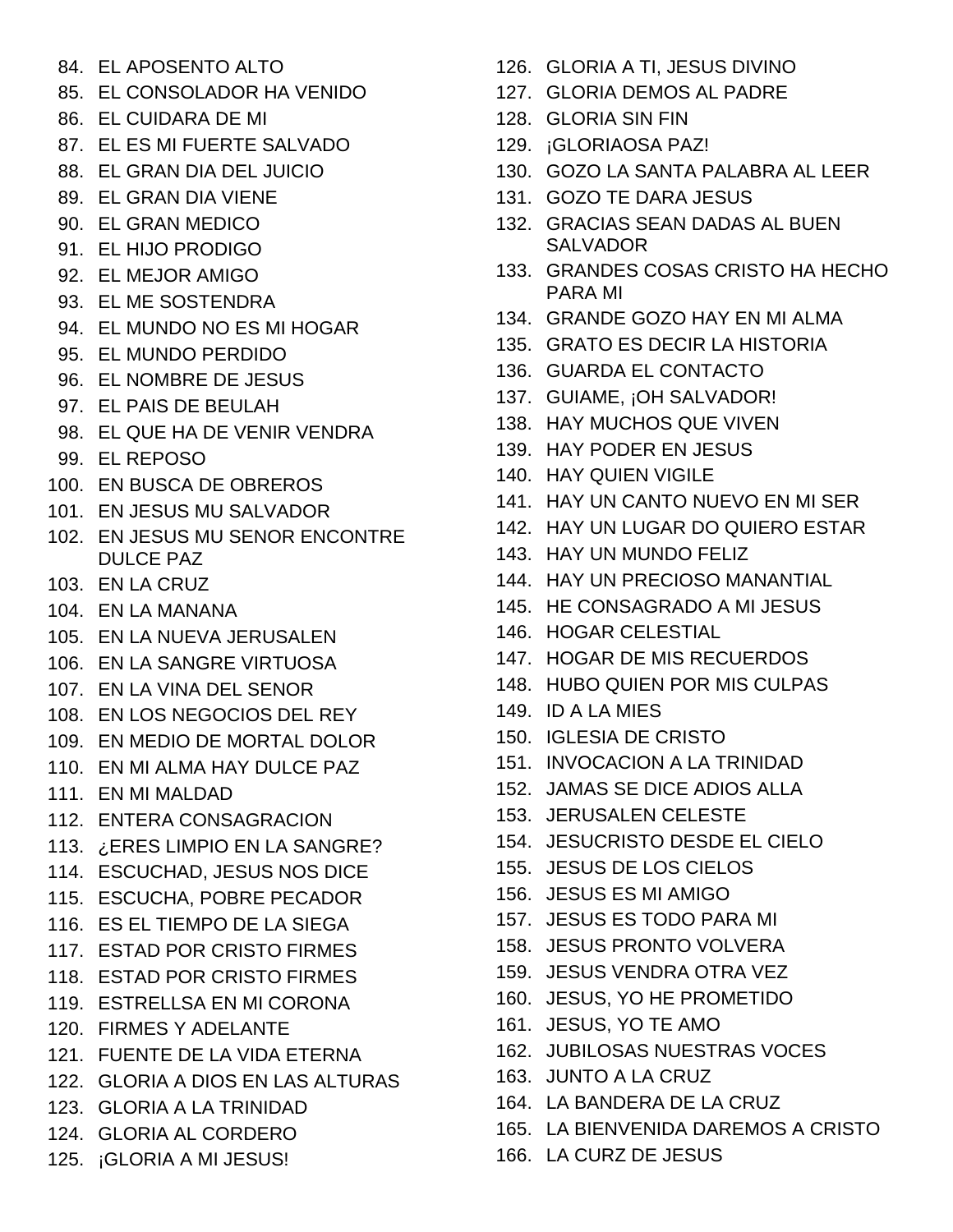167. LA CRUZ ME GUIARA 168. LA CRUZ Y LA GRACIA DE DIOS 169. LA FUENTE ETERNAL HALLE 170. LA FUENTE SANADORA 171. LA GLORIOSA APARICION 172. LA GRACIA 173. LA LUCHA SIGUE 174. LA LUZ DE DIOS 175. LA PALABRA DIVINA 176. LA PALABRA HOY SEMBRADA 177. LA PATRIA DEL ALMA 178. LA PAZ QUE CRISTO DA 179. LA SANTA CENA 180. LA SENDA ES ESTRECHA 181. LA SIEMBRA 182. LA VOZ DE JESUS 183. LAS BUENAS NUEVAS 184. LAS PISADAS DEL MAESTRO 185. LAS PROMESAS DE JESUS 186. LAS SANTAS ESCRITURAS 187. LIBERTAD 188. LIBRE ESTOY 189. LIBRES ESTAMOS 190. LOOR A TI, SENOR 191. LOORES A DIOS 192. LOS HERALDOS CELESTIALES 193. LOS NINOS, JOYAS DE CRISTO 194. LUGAR PARA CRISTO 195. LLAMA 196. LLAMA PENTECOSTAL 197. LLEGAREMOS AL HOGAR 198. ¿LLEVAS SOLO TU CARGA? 199. LLUVIAS DE GRACIA 200. MAS ALLA EL DIA VIENE 201. MAS BLANCO QUE LA NIEVE 202. MAS CERCA DE CRISTO 203. MAS CUAL JESUS 204. MAS DE JESUS 205. MAS SANTIDAD DAME 206. ME BUSCA A MI 207. MEDITAD 208. ME LEVANTO 209. MI AMOR Y VIDA

- 210. MI ESPIRITU, ALMO Y CUERPO
- 211. MI FE ESPERA EN TI
- 212. MI MANSION CELESTIAL
- 213. MI PASTOR
- 214. MI REY Y MI AMIGO
- 215. MI SUENO INEFABLE
- 216. NADA DE SOMVRAS
- 217. NADA HAY QUE ME PUEDA APARTAR
- 218. NITIDO RAYO POR CRISTO
- 219. NIVEAS ROPAS
- 220. NOCHE DE PAZ, NOCHE DE AMOR
- 221. NO HAY MAS QUE UNO
- 222. NO HAY TRISTEZA EN EL CIELO
- 223. NO LO HAY
- 224. NO ME AVERGUENZO DE JESUS
- 225. NO TE DE TEMOR HABLAR POR CRISTO
- 226. NO TENGO CUIDADOS
- 227. ¿NOS VEREMOS EN EL RIO?
- 228. ¡OH AMOR QUE NO ME DEJARAS!
- 229. ¡OH BONDAD TEN INFINITA!
- 230. ¡OH CRISTO MIO!
- 231. ¡OH, CUAN DULCE!
- 232. ¡OH, CUANTO AMO A CRISTO!
- 233. ¡OH DIOS, VISITANOS!
- 234. ¡OH EXCELSA GRACIS DEL AMOR!
- 235. ¡OH GLORIA INENARRABLE!
- 236. ¡OH JOVENES, VENID!
- 237. ¡OH, QUE AMIGO!
- 238. ¡OH, SI, QUIERO VERLE!
- 239. ¡OH, VEN SIN TARDAR!
- 240. ¡OH, YOU QUIERO ANDAR CON CRISTO!
- 241. OIGO LA VOZ DEL BUEN PASTO
- 242. ¡OJALA FURA HOY!
- 243. ¿OYES COMO EL EVANGELIO?
- 244. ¡PAZ, PAZ, CUAN DULCE PAZ!
- 245. PECADOR, VEN AL DULCE JESUS
- 246. PENTECOSTES PARA TODOS
- 247. PODER PENTECOSTAL
- 248. PON TU CARGA EN JESUS
- 249. POR GRACIA ME SOSTENDRA
- 250. POR LA SANGRE